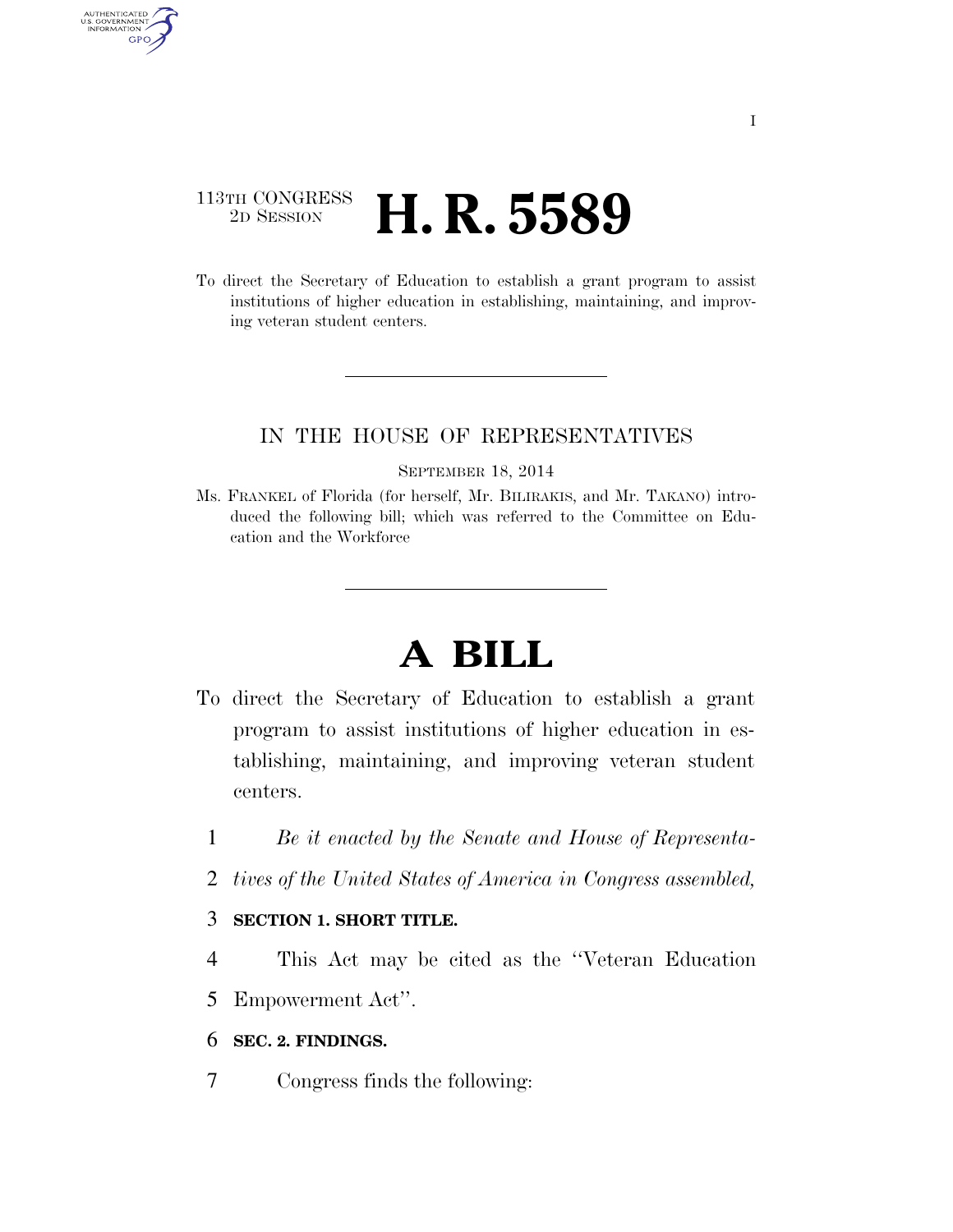(1) Over 1,000,000 veterans attended institu-2 tions of higher education in 2012.

 (2) Veterans face unique hardships in transitioning from the battlefield to the classroom 5 and eventually to the workforce.

 (3) The National Endowment for the Human- ities' Warrior-Scholar Project found that ''veterans transitioning to college likely have not used academic skills since high school and have difficulty adjusting to a fundamentally different social and cultural envi- ronment, [leading] to veterans dropping out of col-lege before earning their degree''.

 (4) The National Education Association found that veteran students can feel lonely and vulnerable on campus and that ''connecting student veterans can effectively ease this isolation'' by bringing to- gether new veteran students with those who have al- ready successfully navigated the first few semesters of college.

 (5) The unemployment rate for post—9/11 vet- erans far outpaces both the overall non-veteran un- employment rate and the unemployment rate for non-veterans entering the workforce for the first time.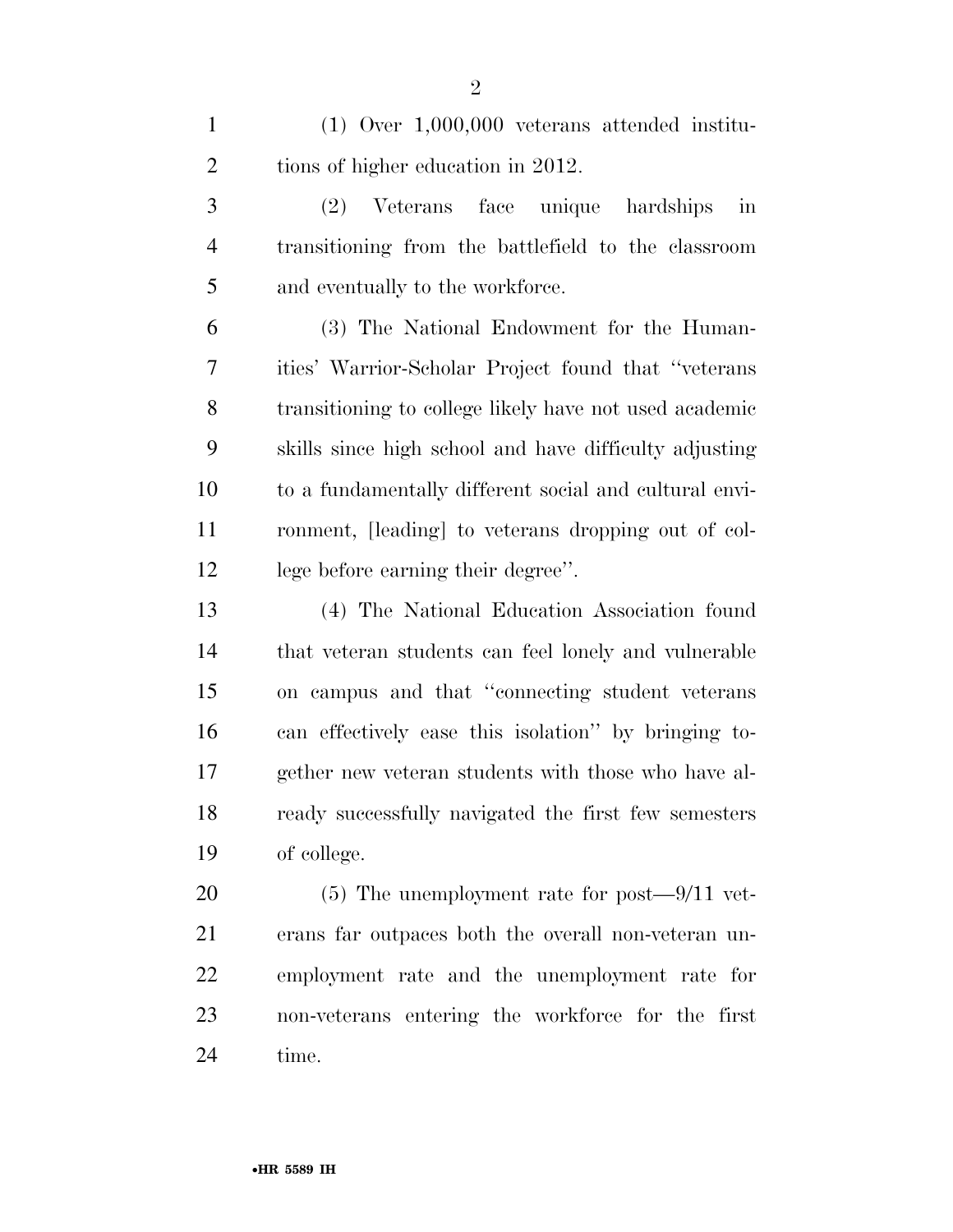(6) According to Mission United—a United Way program that helps veterans re-acclimate to ci- vilian life—it is often ''essential'' for veteran stu- dents to be mentored by ''another veteran who un- derstands their mindset and experience''. (7) Veteran student centers are recognized as an institutional best practice by the Student Vet- erans of America. (8) The American Council on Education, which represents more than 1,700 institutions of higher education across the country, has called having a dedicated space for veterans on campus ''a prom- ising way for colleges and universities to better serve veterans on campus'' and a ''critical'' component of many colleges' efforts to serve their veteran stu- dents. (9) Budget constraints often make it difficult or impossible for institutions of higher education to dedicate space to veteran offices, lounges, or student centers. (10) The 110th Congress authorized the fund- ing of veteran student centers through the Centers of Excellence for Veteran Student Success under part T of title VIII of the Higher Education Act of 1965 (20 U.S.C. 1161t).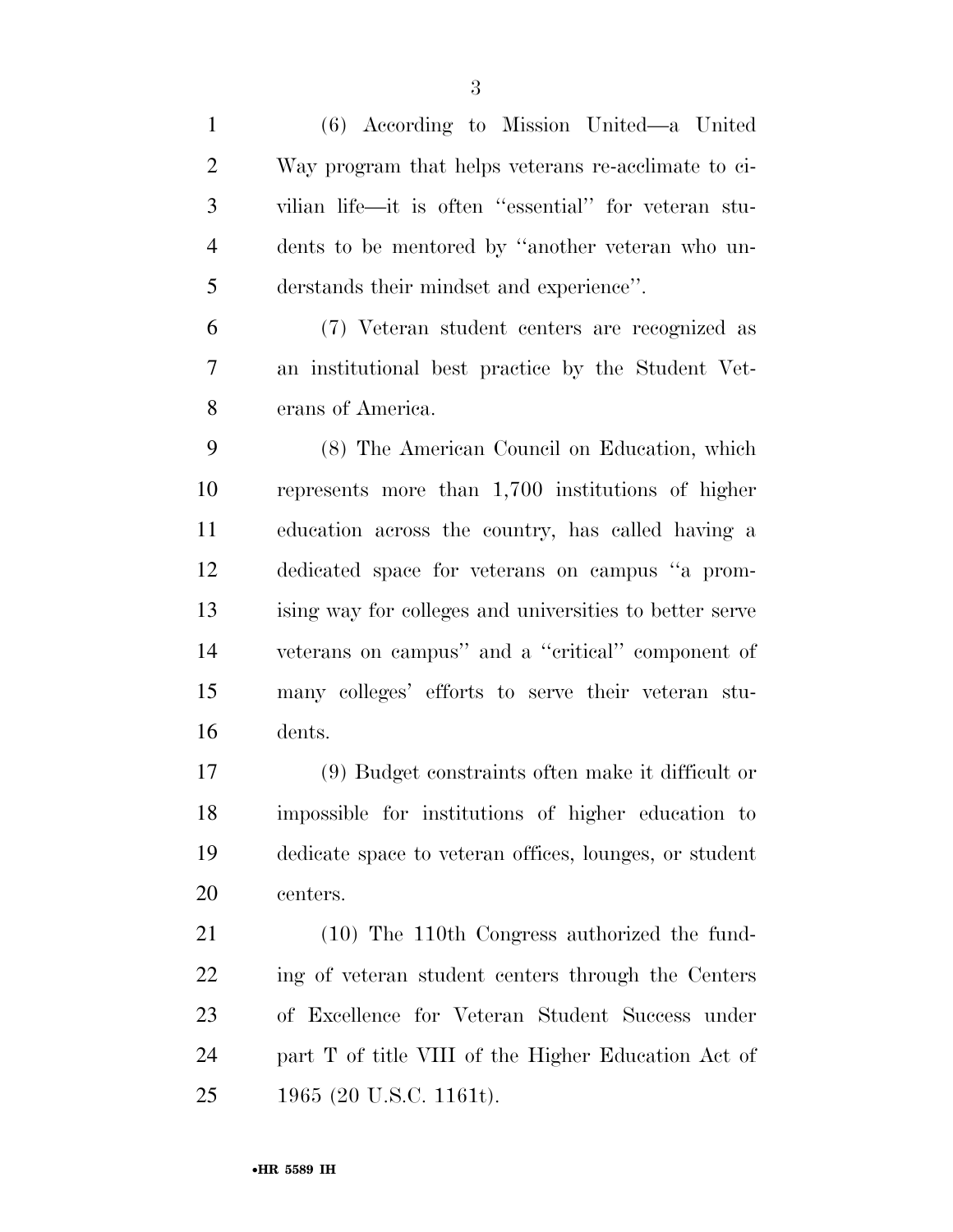(11) According to the Department of Edu- cation, federally funded veteran student centers and staff have generated improved recruitment, reten- tion, and graduation rates, have helped veteran stu- dents feel better connected across campus, and have directly contributed to student veterans' successful academic outcomes.

## **SEC. 3. GRANT PROGRAM TO ESTABLISH, MAINTAIN, AND IMPROVE VETERAN STUDENT CENTERS.**

 (a) ESTABLISHMENT.—From the amounts appro- priated to carry out this Act, the Secretary of Education shall establish a program to award grants to institutions of higher education to assist in the establishment, mainte-nance, and improvement of veteran student centers.

(b) ELIGIBILITY.—

 (1) APPLICATION.—An institution of higher education seeking a grant under subsection (a) shall submit to the Secretary an application at such time, in such manner, and containing such information as the Secretary may require.

 (2) CRITERIA.—The Secretary may award a grant under subsection (a) to an institution of high- er education if the Secretary determines that the in- stitution of higher education meets the following cri-teria: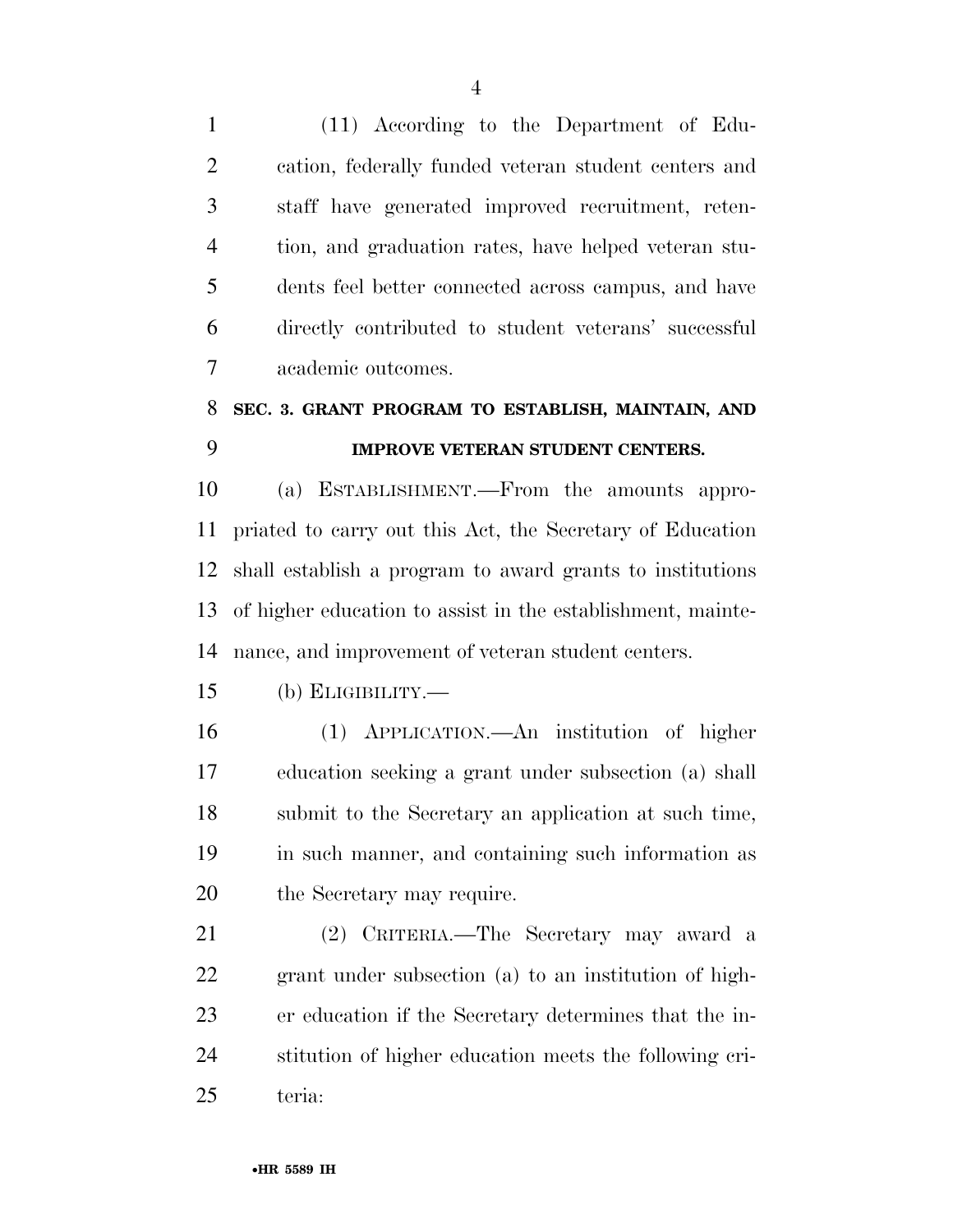| $\mathbf{1}$   | $(A)$ The institution has a population of not               |
|----------------|-------------------------------------------------------------|
| $\overline{2}$ | less than 15,000 students, of which not less                |
| 3              | than one percent are veterans or members of                 |
| $\overline{4}$ | the Armed Forces.                                           |
| 5              | (B) The institution is located in a region                  |
| 6              | or community that has a significant population              |
| 7              | of veterans.                                                |
| 8              | (C) The institution carries out programs or                 |
| 9              | activities that assist veterans in the local com-           |
| 10             | munity.                                                     |
| 11             | (D) The institution presents a sustain-                     |
| 12             | ability plan to demonstrate that its veteran stu-           |
| 13             | dent center will be maintained and will continue            |
| 14             | to operate after the term of the grant has                  |
| 15             | ended.                                                      |
| 16             | (c) USE OF FUNDS.—An institution of higher edu-             |
| 17             | cation that is awarded a grant under subsection (a) shall   |
| 18             | use such grant to establish, maintain, or improve a veteran |
| 19             | student center.                                             |
| 20             | (d) AMOUNTS AWARDED.—                                       |
| 21             | (1) DURATION.—Each grant awarded under                      |
| 22             | subsection (a) shall be for a 4-year period.                |
| 23             | (2) TOTAL AMOUNT OF GRANT AND SCHED-                        |
| 24             | ULE.—Each grant awarded under subsection (a)                |
| 25             | may not exceed a total of \$500,000. Subject to sub-        |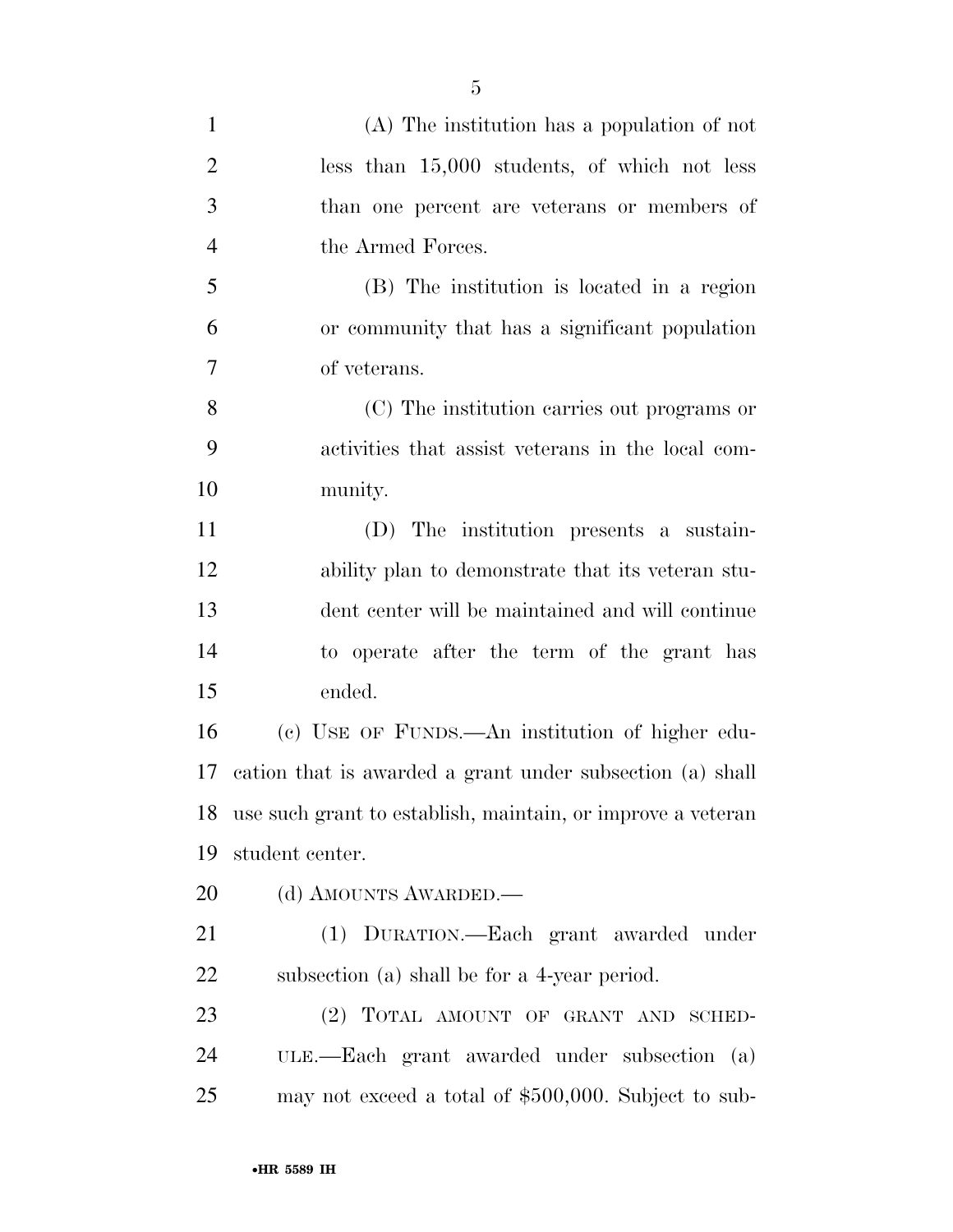section (e), the Secretary shall disburse to the insti- tution of higher education the amounts awarded under the grant in such amounts and at such times during the grant period as the Secretary determines appropriate.

 (e) EVALUATION.—The Secretary shall annually evaluate each institution of higher education that is awarded a grant under subsection (a) to determine wheth- er the institution uses the grant in accordance with this section. If the Secretary determines that the institution of higher education is not using the grant in accordance with this section, the Secretary may delay future disburse- ments of amounts described in subsection (d)(2) until the Secretary determines that the institution of higher edu- cation has corrected any deficiencies and will use such amounts in accordance with this section.

 (f) REPORT.—Not later than 3 years after the date of the enactment of this Act, the Secretary shall submit to Congress a report on the grant program established under subsection (a), including—

21 (1) the number of grants awarded;

 (2) the institutions of higher education that have received grants;

 (3) with respect to each such institution of higher education—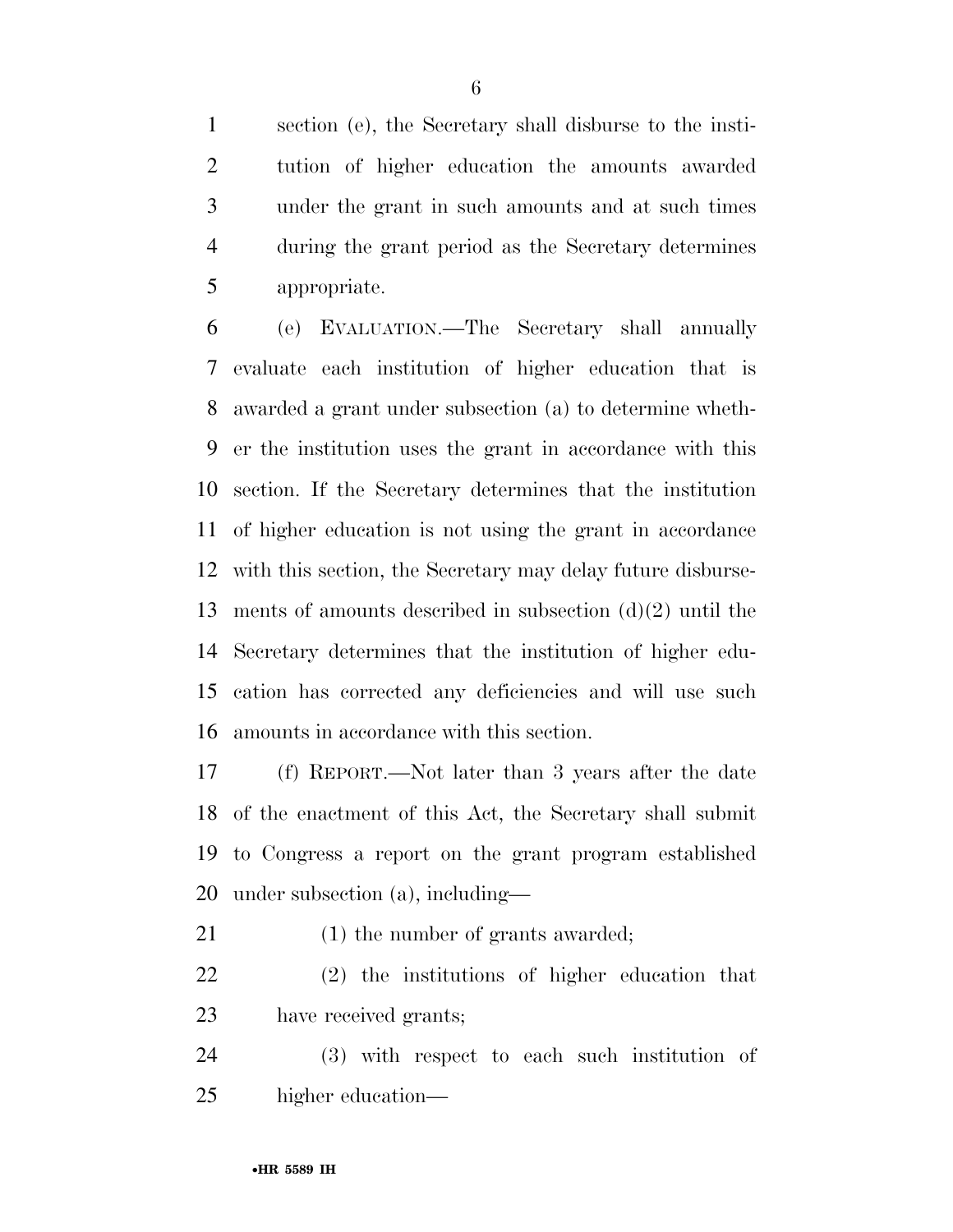| $\mathbf{1}$   | (A) the amounts awarded; and                                  |
|----------------|---------------------------------------------------------------|
| $\overline{2}$ | (B) how such institution<br>used<br>such                      |
| 3              | amounts; and                                                  |
| $\overline{4}$ | (4) a determination by the Secretary with re-                 |
| 5              | spect to whether the grant program should be ex-              |
| 6              | tended or expanded.                                           |
| 7              | (g) TERMINATION.—The authority of the Secretary               |
| 8              | to carry out the grant program established under sub-         |
| 9              | section (a) shall terminate on the date that is 4 years after |
| 10             | the date on which the grant program is established.           |
| 11             | (h) DEFINITIONS.—In this section:                             |
| 12             | (1) INSTITUTION OF HIGHER EDUCATION.—The                      |
| 13             | term "institution of higher education" has the                |
| 14             | meaning given the term in section 101 of the Higher           |
| 15             | Education Act of 1965 (20 U.S.C. 1001).                       |
| 16             | (2) VETERAN STUDENT CENTER.—The term                          |
| 17             | "veteran student center" means a dedicated space              |
| 18             | on a campus of an institution of higher education             |
| 19             | that provides students who are veterans or members            |
| 20             | of the Armed Forces with the following:                       |
| 21             | (A) A lounge or meeting space for such                        |
| 22             | students and veterans in the community.                       |
| 23             | (B) A centralized office for veteran serv-                    |
| 24             | ices that—                                                    |